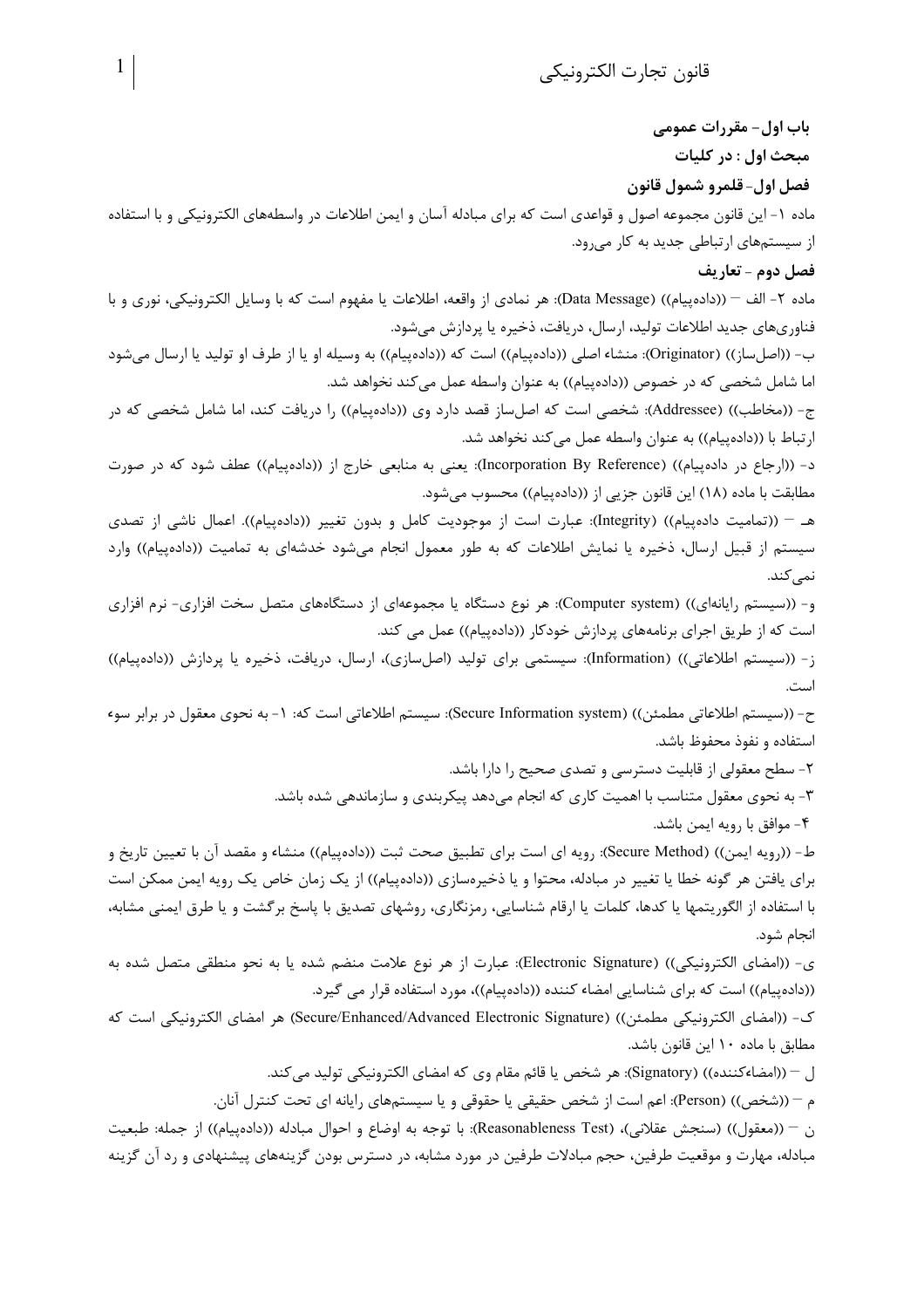ها از جانب هر یک از طرفین، هزینه گزینه های پیشنهادی، عرف و روشهای معمول و مورد استفاده در این نوع مبادلات، ارزیابی می شود. س – ((مصرف كننده)) (Consumer): هر شخصي است كه به منظوري جز تجارت يا شغل حرفه اي اقدام مي كند. ع- ((تأمين كننده)) (Supplier): عبارت از شخصي است كه بنا به اهليت تجارى، صنفي يا حرفه اي فعاليت مي كند. ف – ((وسایل ارتباط از راه دور)) (Means Of Distance Communication): عبارت از هر نوع وسیله ای است که بدون حضور فيزيكي همزمان تأمين كننده و مصرف كننده جهت فروش كالا و خدمات استفاده مي شود. ص – ((عقد از راه دور)) (Distance Contract): ایجاب و قبول راجع به کالاها و خدمات بین تأمین کننده و مصرف کننده با استفاده از وسایل ارتباط از راه دور است. ق- ((واسط بادوام)) (Durable Medium): يعني وسايلي كه به موجب آن مصرف¢كننده بتواند شخصاً ((دادهپيام)) هاي مربوطه را بر روی آن ذخیره کند از جمله شامل فلایی دیسک، دیسک فشرده، دیسک سخت و یا پست الکترونیکی مصرفکننده. ر- ((داده پیامهای شخصی)) (Private Data): یعنی ((داده پیام))های مربوط به یک شخص حقیقی (موضوع ((داده)) Data Subject) مشخص و معین. فصل سوم – تفسير قانون ماده ۳- در تفسیر این قانون همیشه باید به خصوصیت بینالمللی، ضرورت توسعه هماهنگی بین کشورها در کاربرد آن و رعايت لزوم حس نيت توجه كرد. ماده ۴- در مواقع سکوت و یا ابهام باب اول این قانون، محاکم قضایی باید بر اساس سایر قوانین موضوعه و رعایت چهارچوب فصول و مواد مندرج در این قانون، قضاوت نمایند. فصل چهارم - اعتبار قراردادهای خصوصی ماده ۵- هر گونه تغییر در تولید، ارسال، دریافت، ذخیره و یا پردازش دادهپیام با توافق و قرارداد خاص طرفین معتبر است. مبحث دوم - در احکام ((داده پیام)) – نوشته، امضاء اصل ماده ۶- هر گاه وجود یک نوشته از نظر قانون لازم باشد، ((دادهپیام)) در حکم نوشته است مگر در موارد زیر: الف – اسناد مالكيت اموال غير منقول . ب – فروش مواد دارويي به مصرف كنندگان نهايي. ج- اعلام، اخطار، هشدار و یا عبارات مشابهی که دستور خاصی برای استفاده کالا صادر میکند و یا از بکارگیری روشهای خاصی به صورت فعل یا ترک فعل منع می کند. ماده ٧- هر گاه قانون وجود امضاء را لازم بداند امضاي الكترونيكي مكفي است. ماده ۸- هرگاه قانون لازم بداند که اطلاعات به صورت اصل ارايه يا نگهداري شود اين امر يا نگهداري و ارايه اطلاعات به صورت دادهپیام نیز در صورت وجود شرایط زیر امکانپذیر میباشد: الف — اطلاعات مورد نظر قابل دسترسی بوده و امکان استفاده در صورت رجوع بعدی فراهم باشد. ب – دادهپیام به همان قالبی (فرمتی) که تولید، ارسال و یا دریافت شده و یا به قالبی که دقیقاً نمایشگر اطلاعاتی باشد که تولید، ارسال و یا دریافت شده، نگهداری شود. ج – اطلاعاتی که مشخص کننده مبدا، مقصد، زمان ارسال و زمان دریافت دادهپیام میباشند نیز در صورت وجود نگهداری شوند. د- شرایط دیگری که هر نهاد، سازمان، دستگاه دولتی و یا وزارتخانه در خصوص نگهداری دادهپیام مرتبط با حوزه مسئولیت خود مقرر نموده فراهم شده باشد.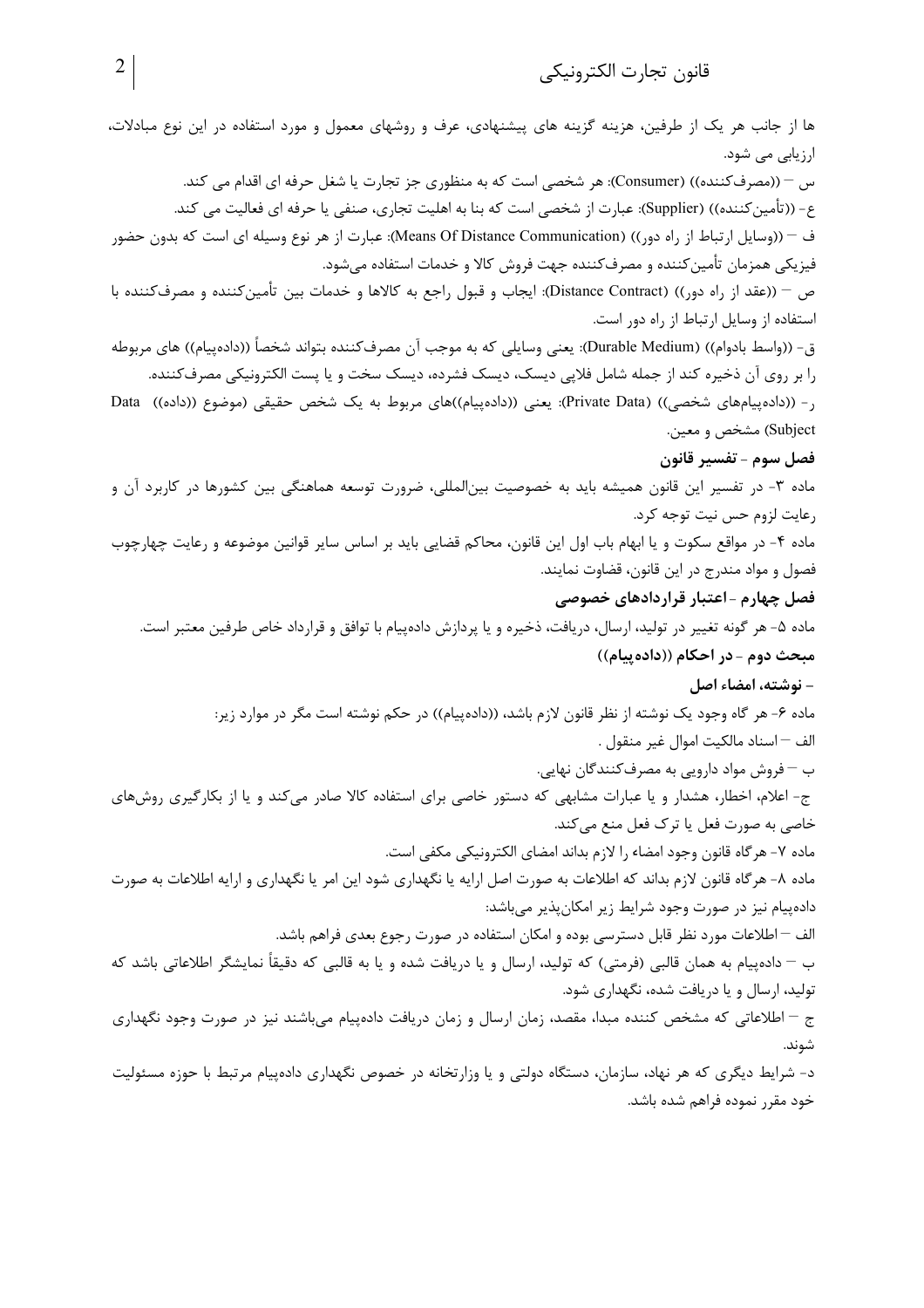قانون تجارت الكترونيكي

ماده ۹- هرگاه شرایطی به وجود آید که از مقطعی معین ارسال ((دادهپیام)) خاتمه یافته و استفاده از اسناد کاغذی جایگزین آن شود سند كاغذى كه تحت اين شرايط صادر مىشود بايد به طور صريح ختم تبادل ((دادهپيام)) را اعلام كند. جايگزينى اسناد کاغذی به جای ((دادهییام)) اثری بر حقوق و تعهدات قبلی طرفین نخواهد داشت. مبحث سوم –((دادهپیام)) مطمئن فصل اول- امضاء و سابقه الكترونيكي مطمئن ماده ١٠- امضاى الكترونيكي مطمئن بايد داراي شرايط زير باشد: الف- نسبت به امضاء كننده منحصر به فرد باشد. ب- هويت امضاء كننده ((دادهپيام)) را معلوم نمايد. ج- به وسیله امضاء کننده و یا تحت اراده انحصاری وی صادر شده باشد. د- به نحوی به یک ((دادهپیام)) متصل شود که هر تغییری در آن ((دادهپیام)) قابل تشخیص و کشف باشد. ماده ١١- سابقه الكترونيكي مطمئن عبارت از ((دادهپيام)) ي است كه با رعايت شرايط يک سيستم اطلاعاتي مطمئن ذخيره شده و به هنگام لزوم در دسترس و قابل در ک است. فصل دوم- پذیرش، ارزش اثباتی و آثار سابقه و امضای الکترونیکی مطمئن ماده ١٢- اسناد و ادله اثبات دعوى ممكن است به صورت دادهپيام بوده و در هيچ محكمه يا اداره دولتي نمي توان بر اساس قواعد ادله موجود، ارزش اثباتی ((دادهییام)) ,ا صرفاً به دلیل شکل و قالب آن ,د کرد. ماده ١٣- به طور كلي، ارزش اثباتي ((دادهپيام)) ها با توجه به عوامل مطمئنه از جمله تناسب روشهاي ايمني به كار گرفته شده با موضوع و منظور مبادله ((دادهپیام)) تعیین می شود. ماده ۱۴- کلیه ((دادهپیام)) هایی که به طریق مطمئن ایجاد و نگهداری شده اند از حیث محتویات و امضای مندرج در آن، تعهدات طرفین یا طرفی که تعهد کرده و کلیه اشخاصی که قائم مقام قانونی آنان محسوب می شوند، اجرای مفاد آن و سایر آثار در حکم اسناد معتبر و قابل استناد در مراجع قضایی و حقوقی است. ماده ۱۵– نسبت به ((دادهپیام)) مطمئن، سوابق الکترونیکی مطمئن، سوابق الکترونیکی مطمئن و امضای الکترونیکی مطمئن انکار و تردید مسموع نیست و تنها میتوان ادعای جعلیت به ((دادهپیام)) مزبور وارد و یا ثابت نمود که ((دادهپیام)) مزبور به جهتی از جهات قانونی از اعتبار افتاده است. ماده ۱۶- هر ((دادهپیام)) ی که توسط شخص ثالث مطابق با شرایط ماده (۱۱) این قانون ثبت و نگهداری میشود، مقرون به صحت است. مبحث چهارم - مبادله ((داده پیام)) فصل اول -اعتبار قانونی ارجاع در ((دادهپیام))، عقد و اراده طرفین ماده ١٧- ((ارجاع در دادهپیام)) با رعایت موارد زیر معتبر است: الف – مورد ارجاع به طور صریح در ((دادهپیام)) معین شود. ب – مورد ارجاع برای طرف مقابل که به آن تکیه می کند روشن و مشخص باشد. ج- ((دادهپیام)) موضوع ارجاع مورد قبول طرف باشد. فصل دوم -انتساب ((داده پیام)) ماده ۱۸- در موارد زیر ((دادهپیام)) منسوب به اصلساز است. الف – اگر توسط اصل ساز یا به وسیله شخصی ارسال شده باشد که از جانب اصل ساز مجاز به این کار بوده است. ب — اگر به وسیله سیستم اطلاعاتی برنامه ریزی شده یا تصدی خودکار از جانب اصلساز ارسال شود. ماده ١٩- ((دادهپیام))ی که بر اساس یکی از شروط زیر ارسال میشود مخاطب حق دارد آن را ارسال شده محسوب کرده، و مطابق چنین فرضی (ارسال شده) عمل نماید: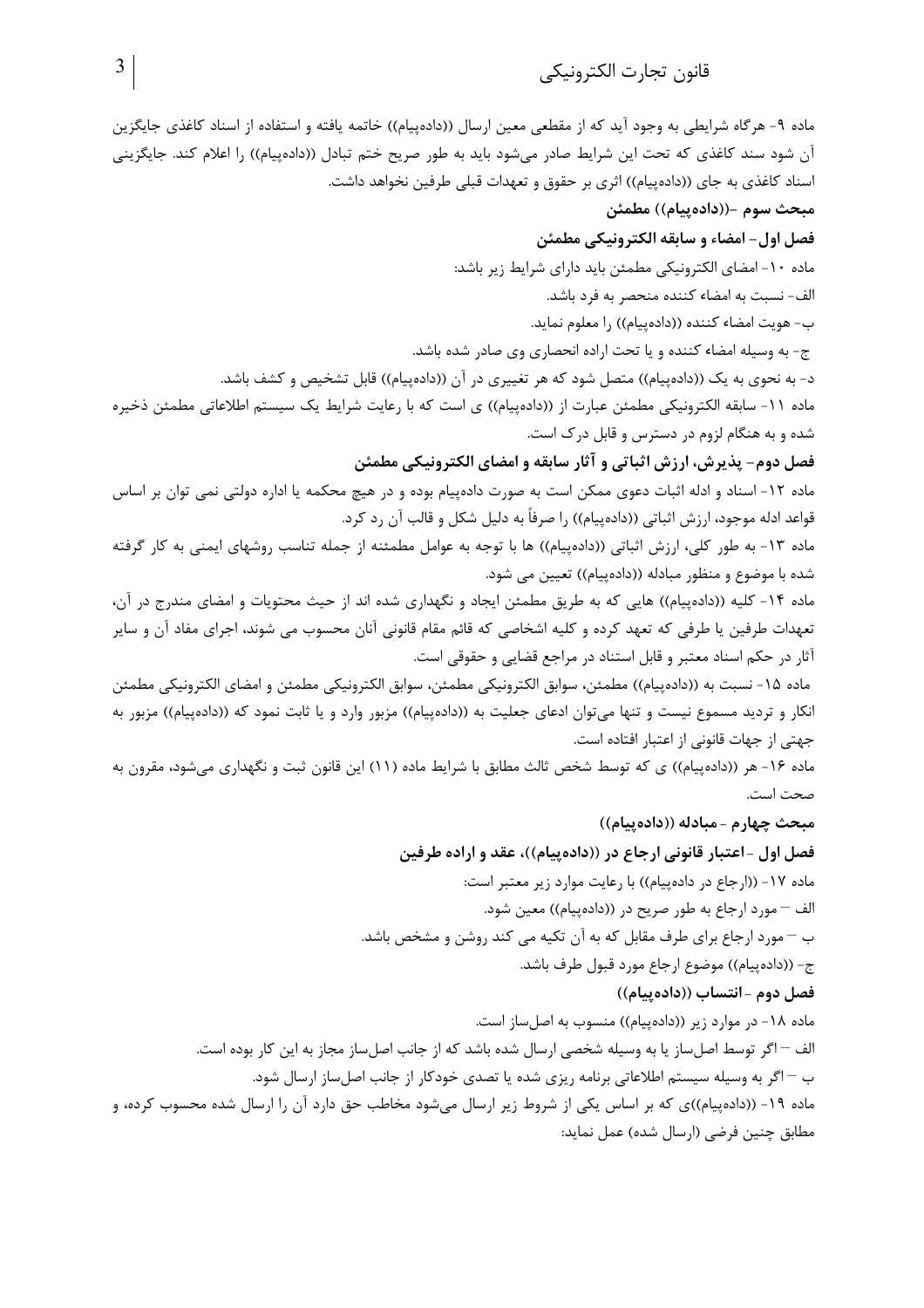الف – قبلاً به وسيله اصلساز روشي معرفي و يا توافق شده باشد كه معلوم كند آيا ((دادهپيام)) همان است كه اصلساز ارسال کر ده است.

ب – ((دادهپیام)) دریافت شده توسط مخاطب از اقدامات شخصی ناشی شده که رابطه اش با اصلساز، یا نمایندگان وی باعث شده تا شخص مذکور به روش مورد استفاده اصلساز دسترسی یافته و ((دادهپیام)) را به مثابه ((دادهپیام)) خود بشناسد. ماده ۲۰- ماده (۱۹) این قانون شامل مواردی نیست که پیام از اصلساز صادر نشده باشد و یا به طور اشتباه صادر شده باشد. ماده ٢١- هر ((دادهییام)) یک ((دادهییام)) مجزا و مستقل محسوب می گردد، مگر آن که معلوم باشد که آن ((دادهییام)) نسخه مجددی از ((دادهییام)) اولیه است.

فصل سوم– تصديق دريافت ماده ٢٢- هر گاه قبل يا به هنگام ارسال ((دادهييام)) اصلساز از مخاطب بخواهد يا توافق كنند كه دريافت ((دادهييام)) تصدیق شود، اگر به شکل یا روش تصدیق توافق نشده باشد، هر نوع ارتباط خودکار یا مکاتبه یا اتخاذ هر نوع تدبیر مناسب از سوی مخاطب که اصلساز را نحو معقول از دریافت ((دادهپیام)) مطمئن کند تصدیق دریافت ((دادهپیام)) محسوب می گردد. ماده ٢٣- اگر اصلساز به طور صريح هر گونه اثر حقوقي دادهييام را مشروط به تصديق دريافت دادهييام كرده باشد دادهييام ا, سال نشده تلقی می شود، مگر آن که تصدیق آن دریافت شود.

ماده ٢۴- اماره دريافت دادهپيام راجع به محتواي دادهپيام صادق نيست. ماده ۲۵- هنگامی که در تصدیق قید می شود دادهپیام مطابق با الزامات فنی استاندارد یا روش مورد توافق طرفین دریافت شده، فرض بر این است که آن الزامات رعایت شده اند.

ماده ۲۶- ارسال دادهییام زمانی تحقق می پابد که به یک سیستم اطلاعاتی خارج از کنترل اصلِساز یا قائم مقام وی وارد شود. ماده ٢٧- زمان دريافت دادهپيام مطابق شرايط زير خواهد بود:

الف- اگر سیستم اطلاعاتی مخاطب برای دریافت دادهپیام معین شده باشد دریافت زمانی محقق می شود که:

١- دادهییام به سیستم اطلاعاتی معین شده وارد شود؛ یا

فصل چهارم - زمان و مکان ارسال و دریافت دادهییام

۲- چنانچه دادهپیام به سیستم اطلاعاتی مخاطب غیر از سیستمی که منحصراً برای این کار معین شده، وارد شود دادهییام بازیافت شود.

ب – اگر مخاطب یک سیستم اطلاعاتی برای دریافت معین نکرده باشد، دریافت زمانی محقق می شود که دادهپیام وارد سيستم اطلاعاتي مخاطب شود.

ماده ٢٨- مفاد ماده (٢٧) اين قانون بدون توجه به محل استقرار سيستم اطلاعاتي جاري است.

ماده ۲۹- اگر محل استقرار سیستم اطلاعاتی با محل استقرار دریافت دادهپیام مختلف باشد مطابق قاعده زیر عمل می شود: الف – محل تجارى، يا كارى اصلساز محل ارسال دادهپيام است و محل تجارى يا كارى مخاطب محل دريافت دادهپيام است مگر آن که خلاف آن توافق شده باشد.

ب – اگر اصلساز بیش از یک محل تجاری یا کاری داشته باشد، نزدیکترین محل به اصل معامله، محل تجاری یا کاری خواهد بود و غیر اینصورت محل اصلی شرکت، محل تجاری یا کاری است.

ج- اگر اصلساز یا مخاطب فاقد محل تجاری یا کاری باشند، اقامتگاه قانونی آنان ملاک خواهد بود.

ماده ۳۰- آثار حقوقی پس از انتساب، دریافت تصدیق و زمان و مکان ارسال و دریافت دادهپیام موضوع فصول دوم تا چهارم مبحث چهارم این قانون و همچنین محتوای دادهییام تابع قواعد عمومی است.

باب دوم - دفاتر خدمات صدور گواهي الكترونيكي (Certification service provider)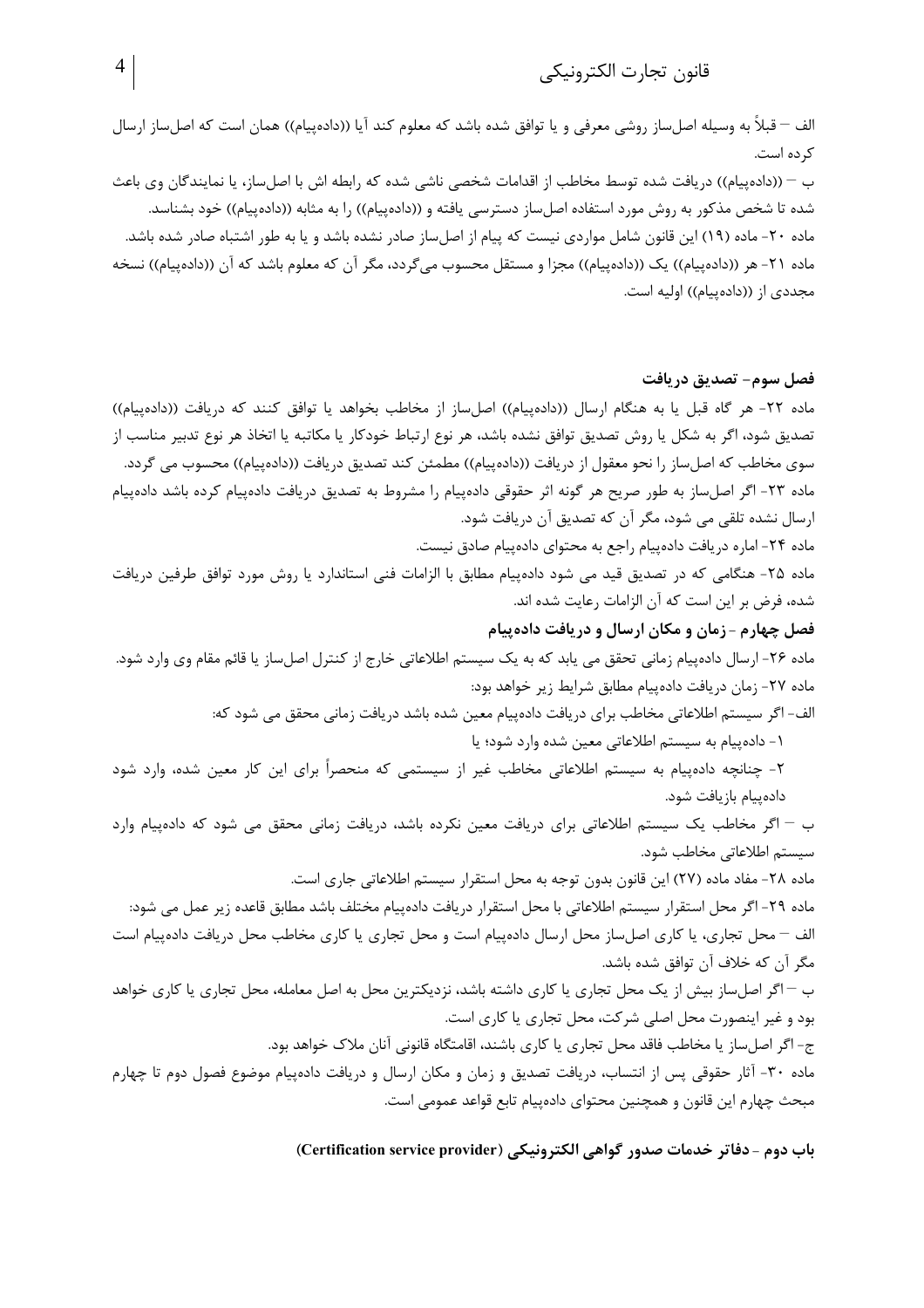ماده ۳۱- دفاتر خدمات صدور گواهی الکترونیکی واحدهائی هستند که برای ارائه خدمات صدور امضای الکترونیکی در کشور تاسیس می شوند. این خدمات شامل تولید، صدور، ذخیره، ارسال، تایید، ابطال و به روز نگهداری گواهی های اصالات (امضای) الکترونیکی می باشد. ماده ۳۲- آئین نامه و ضوابط نظام تاسیس و شرح وظایف این دفاتر توسط سازمان مدیریت و برنامه ریزی کشور و وزارتخانه های بازر گانی، ارتباطات و فناوری اطلاعات، امور اقتصادی و دارایی و دادگستری تهیه و به تصویب هیات وزیران خواهد رسید. باب سوم - در قواعد مختلف مبحث اول - حمایت های انحصاری در بستر مبادلات الکترونیکی فصل اول: حمايت از مصرف كننده (Consumer Protction)

ماده ۳۳- فروشندگان کالا و ارائهدهندگان خدمات بایستی اطلاعات موثر در تصمیمگیری مصرفکنندگان جهت خرید و یا قبول شرايط ,ا از زمان مناسبي قبل از عقد در اختيار مصرفكنندگان قرار دهند. حداقل اطلاعات لازم، شامل موارد زير مي ىاشد:

الف – مشخصات فنی و ویژگیهای کاربردی کالا و یا خدمات.

ب– هويت تامين كننده، نام تجاري كه تحت آن نام به فعاليت مشغول مي باشد و نشاني وي.

ج- آدرس پست الکترونیکی، شماره تلفن و یا هر روشی که مشتری در صورت نیاز بایستی از آن طریق با فروشنده ارتباط برقرار كند.

د- کلیه هزینههائی که برای خرید کالا بر عهده مشتری خواهد بود (از جمله قیمت کالا و یا خدمات، میزان مالیات، هزینه حمل، هزينه تماس)

و- شرايط و فرآيند عقد از جمله ترتيب و نحوه پرداخت، تحويل و يا اجرا، فسخ، ارجاع خدمات پس از فروش.

ماده ۳۴- تامین کننده باید به طور جداگانه ضمن تایید اطلاعات مقدماتی، اطلاعات زیر را ارسال نماید:

الف – آدرس محل تجاري يا كاري تامين كننده براي شكايت احتمالي.

ب – اطلاعات راجع به ضمانت و پشتیبانی پس از فروش. ج – شرايط و فراگرد فسخ معامله به موجب مواد (۳۷) و (۳۸) اين قانون.

د- شرایط فسخ در قراردادهای انجام خدمات.

ماده ۳۵- اطلاعاتی اعلامی و تاییدیه اطلاعات اعلامی به مصرفکننده باید در واسطی با دوام، روشن و صریح بوده و در زمان مناسب و با وسایل مناسب ارتباطی در مدت معین و بر اساس لزوم حسن نیت در معاملات و از جمله ضرورت رعایت افراد ناتوان و کودکان ارائه شود.

ماده ۳۶- در صورت استفاده از ارتباط صوتی، هویت تامین کننده و قصد وی از ایجاد تماس با مصرف کننده باید به طور روشن و صریح در شروع هر مکالمه بیان شود.

ماده ۳۷- در هر معامله از راه دور مصرفکننده باید حداقل هفت روز کاری، وقت برای انصراف (حق انصراف) از قبول خود بدون تحمل جريمه و يا ارائه دليل داشته باشد. تنها هزينه تحميلي بر مصرف كننده هزينه باز يس فرستادن كالا خواهد بود: ماده ٣٨- شروع اعمال حق انصراف به ترتيب زير خواهد بود:

الف – در صورت فروش كالا، از تاريخ تسليم كالا به مصرف كننده و در صورت فروش خدمات، از روز انعقاد.

ب – در هر حال آغاز اعمال حق انصراف مصرف كننده پس از ارائه اطلاعاتي خواهد بود كه تامين كننده طبق مواد (٣٣) و (٣۴) این قانون موظف به ارائه آن است.

ج- به محض استفاده مصرف كننده از حق انصراف، تامين كننده مكلف است بدون مطالبه هيچ گونه وجهي عين مبلغ دريافتي را در اسرع وقت به مصرف كننده مسترد نمايد.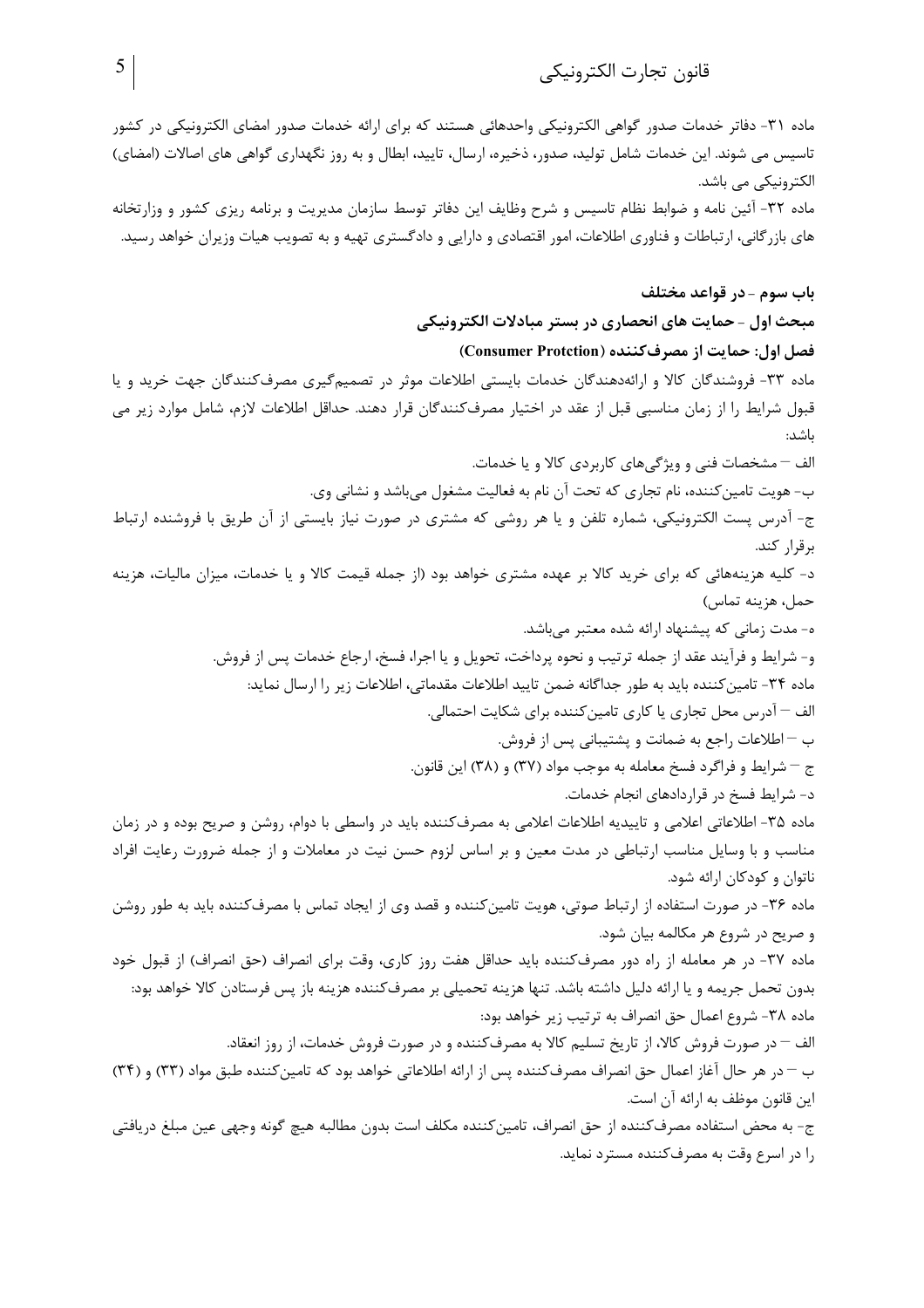د- حق انصراف مصرفکننده در مواردی که شرایط خاصی بر نوع کالا و خدمات حاکم است اجرا نخواهد شد. موارد آن به موجب آییننامه ای است که در ماده (۷۹) این قانون خواهد آمد. ماده ۳۹- در صورتی که تامین کننده در حین معامله به دلیل عدم موجودی کالا و یا عدم امکان اجرای خدمات، نتواند تعهدات خود را انجام دهد، باید مبلغ دریافتی را فوراً به مخاطب برگرداند، مگر در بیع کلی و تعهداتی که برای همیشه وفای به تعهد غیر ممکن نباشد و مخاطب آماده صبر کردن تا امکان تحویل کالا و یا ایفای تعهد باشد. در صورتی که معلوم شود تامین کننده از ابتدا عدم امکان ایفای تعهد خود را میدانسته. علاوه بر لزوم استرداد مبلغ دریافتی، به حداکثر مجازات مقرر در این قانون نیز محکوم خواهد شد. ماده ۴۰- تامین کننده میتواند کالا یا خدمات مشابه آنچه را که به مصرفکننده وعده کرده تحویل یا ارائه نماید مشروط بر آن كه قبل از معامله يا در حين انجام معامله آن را اعلام كرده باشد. ماده ۴۱- در صورتی که تامین کننده، کالا یا خدمات دیگری غیر از موضوع معامله یا تعهد را برای مخاطب ارسال نماید، کالا و یا خدمات ارجاع داده می شود و هزینه ارجاع به عهده تامین کننده است. کالا یا خدمات ارسالی مذکور چنانچه به عنوان یک معامله یا تعهد دیگر از سوی تامین کننده مورد ایجاب قرار گیرد، مخاطب میتواند آن را قبول کند. ماده ۴۲- حمایتهای این فصل در موارد زیر اجرا نخواهد شد: الف – خدمات مالی که فهرست آن به موجب آیین نامهای است که در ماده (۷۹) این قانون خواهد آمد. ب- معاملات راجع به فروش اموال غیرمنقول و یا حقوق مالکیت ناشی از اموال غیرمنقول به جز اجاره. ج- خرید از ماشینهای فروش مستقیم کالا و خدمات. د- معاملات راجع به حراجي ها. ماده ۴۳- تامین کننده نباید سکوت مصرف کننده را حمل بر رضایت وی کند. ماده ۴۴- در موارد اختلاف و یا تردید مراجع قضائی رسیدگی خواهند کرد. ماده ۴۵- اجرای حقوق مصرفکننده به موجب این قانون نباید بر اساس سایر قوانین که حمایت ضعیفتری اعمال میکنند متوقف شود. ماده ۴۶- استفاده از شروط قراردادی خلاف مقررات این فصل و همچنین اعمال شروط غیر منصفانه به ضرر مصرفکننده، موثر نيست. ماده ۴۷- در معاملات از راه دور آن بخش از موضوع معامله که به روشی غیر از وسائل ارتباط از راه دور انجام می شود مشمول مقررات این قانون نخواهد بود. ماده ۴۸- سازمانهای قانونی و مدنی حمایت از حقوق مصرفکننده میتوانند به عنوان شاکی اقامه دعوی نمایند. ترتیب آن به موجب آییننامهای خواهد بود که به پیشنهاد وزارت بازرگانی و تصویب هیات وزیران میباشد. ماده ۴۹- حقوق مصرفکننده در زمان استفاده از وسایل پرداخت الکترونیکی به موجب قوانین و مقرراتی است که توسط مراجع قانونی ذی ربط تصویب شده و یا خواهد شد. فصل دوم - در قواعد تبليغ - (Marketing) ماده ۵۰- تامین کنندگان در تبلیغ کالا و خدمات خود نباید مرتکب فعل یا ترک فعلی شوند که سبب مشتبه شدن و یا فریب مخاطب از حیث کمیت و کیفیت شود. ماده ۵۱- تامین کنندگانی که برای فروش کالا و خدمات خود تبلیغ میکنند نباید سلامتی افراد را به خطر اندازند. ماده ۵۲- تامینکننده باید به نحوی تبلیغ کند که مصرفکننده به طور دقیق، صحیح و روشن اطلاعات مربوط به کالا و خدمات ,ا د, ک کند. ماده ۵۳- در تبلیغات و بازاریابی باید هویت شخص یا بنگاهی که تبلیغات به نفع اوست روشن و صریح باشد. ماده ۵۴- تامین کنندگان نباید از خصوصیات ویژه معاملات به روش الکترونیکی جهت مخفی نمودن حقایق مربوط به هویت یا محل کسب خود سوء استفاده کنند.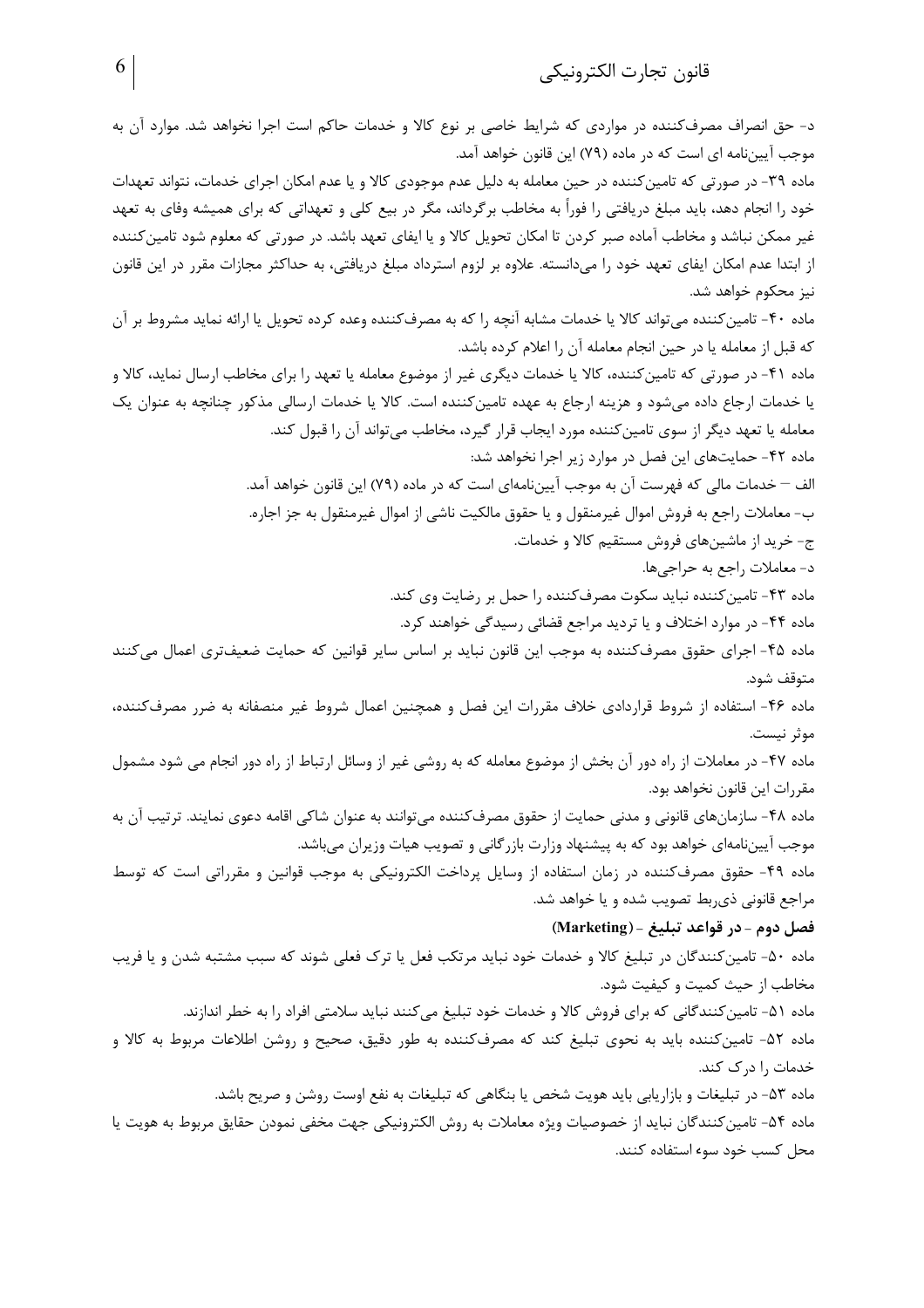ماده ۵۵- تامینکنندگان باید تمهیداتی را برای مصرفکنندگان در نظر بگیرند تا آنان راجع به دریافت تبلیغات به نشانی پستی و یا پست الکترونیکی خود تصمیم بگیرند. ماده ۵۶- تامین کنندگان در تبلیغات باید مطابق با رویه حرفهای عمل نمایند.

ضوابط آن به موجب آییننامهای است که در ماده (۷۹) این قانون خواهد آمد.

ماده ۵۷- تبلیغ و بازاریابی برای کودکان و نوجوانان زیر سن قانونی به موجب آییننامهای است که درماده (۷۹) این قانون خواهد آمد.

فصل سوم - حمایت از دادهپیام های شخصی (حمایت از داده- Data Protection)

ماده ۵۸- ذخیره، پردازش و یا توزیع دادهپیام های شخصی مبین ریشه های قومی یا نژادی، دیدگاههای عقیدتی، مذهبی، خصوصیات اخلاقی و دادهپیام های راجع به وضعیت جسمانی، روانی و یا جنسی اشخاص بدون رضایت صریح آنها به هر عنوان غير قانوني است.

ماده ۵۹- در صورت رضایت شخص موضوع دادهپیام نیز به شرط آنکه محتوای دادهپیام وفق قوانین مصوب مجلس شورای اسلامی باشد ذخیره، پردازش و توزیع دادهپیام های شخصی در بستر مبادلات الکترونیکی باید با لحاظ شرایط زیر صورت يذير د:

الف — اهداف آن مشخص بوده و به طور واضح شرح داده شده باشند.

ب — دادهپیام باید تنها به اندازه ضرورت و متناسب با اهدافی که در هنگام جمعآوری برای شخص موضوع دادهپیام شرح داده شده جمعآوری گردد و تنها برای اهداف تعیین شده مورد استفاده قرار گیرد.

ج- دادهییام باید صحیح و روزآمد باشد.

د- شخص موضوع دادهپیام باید به پروندههای رایانهای حاوی دادهپیامهای شخصی مربوط به خود دسترسی داشته و بتواند دادهییامهای ناقص و یا نادرست را محو یا اصلاح کند.

ه- شخص موضوع دادهپیام باید بتواند درهر زمان با رعایت ضوابط مربوطه درخواست محو کامل پرونده رایانهای دادهپیامهای شخصی مربوط به خود را بنماید.

ماده ۶۰- ذخیره، پردازش و یا توزیع دادهپیامهای مربوط به سوابق پزشکی و بهداشتی تابع آییننامهای است که در ماده (۷۹) این قانون خواهد آمد.

ماده ۶۱- سایر موارد راجع به دسترسی موضوع دادهپیام، از قبیل استثنائات، افشای آن برای اشخاص ثالث، اعتراض، فراگردهای ایمنی، نهادهای مسوول دیدبانی و کنترل جریان دادهپیامهای شخصی به موجب مواد مندرج در باب چهارم این قانون و آييننامه مربوطه خواهد بود.

مبحث دوم - حفاظت از داده پیام در بستر مبادلات الکترونیکی

فصل اول - حمايت از حقوق مولف (Author,s Right/Copyright) دربستر مبادلات الكترونيكي

ماده ۶۲- حق تکثیر، اجراء و توزیع (عرضه و نشر) آثار تحت حمایت قانون حقوق مولفان، مصنفان و هنرمندان مصوب ۹/۳۴۸/۹/۳ وقانون ترجمه و تكثير كتب و نشريات و آثار صوتي مصوب ۱۳۵۲/۹/۲۶و قانون حمايت از حقوق پديد آورندگان نرم افزارهای رایانهای مصوب ۱۳۷۹/۱۰/۴به صورت دادهییام منحصراً در اختیار مولف است. کلیه آثار و تالیفاتی که در قالب دادهییام می باشند، از جمله اطلاعات، نرم افزارها و برنامه های رایانه ای، ابزار و روشهای رایانهای و پایگاههای داده و همچنین حمایت از حقوق مالکیتهای فکری در بستر مبادلات الکترونیکی شامل حق اختراع، حق طراحی، حق مولف، حقوق مرتبط با حق مولف، حمايت از پايگاههاى داده، حمايت از نقشه مدارهاى يكپارچه قطعات الكترونيكى ( Integrated Circuits & Chips) و حمایت از اسرار تجاری، مشمول قوانین مذکور در این ماده و قانون ثبت علائم و اختراعات مصوب ۱۳۱۰/۴/۱و آییننامه اصلاحی اجرای قانون ثبت علائم تجارتی و اختراعات مصوب ۱۳۳۷/۴/۱۴خواهد بود، منوط بر آن که امور مذکور در آن دو قانون موافق مصوبات مجلس شورای اسلامی باشد.

تبصره ١- حقوق مرتبط با مالكيت ادبي و هنري (Related Rights) كه پيش از اين به عنوان حقوق جانبي مالكيت ادبي و هنری (Neighboring Right) شناخته می شدند شامل حقوق مادی و معنوی برای عناصر دیگری علاوه بر مولف، از جمله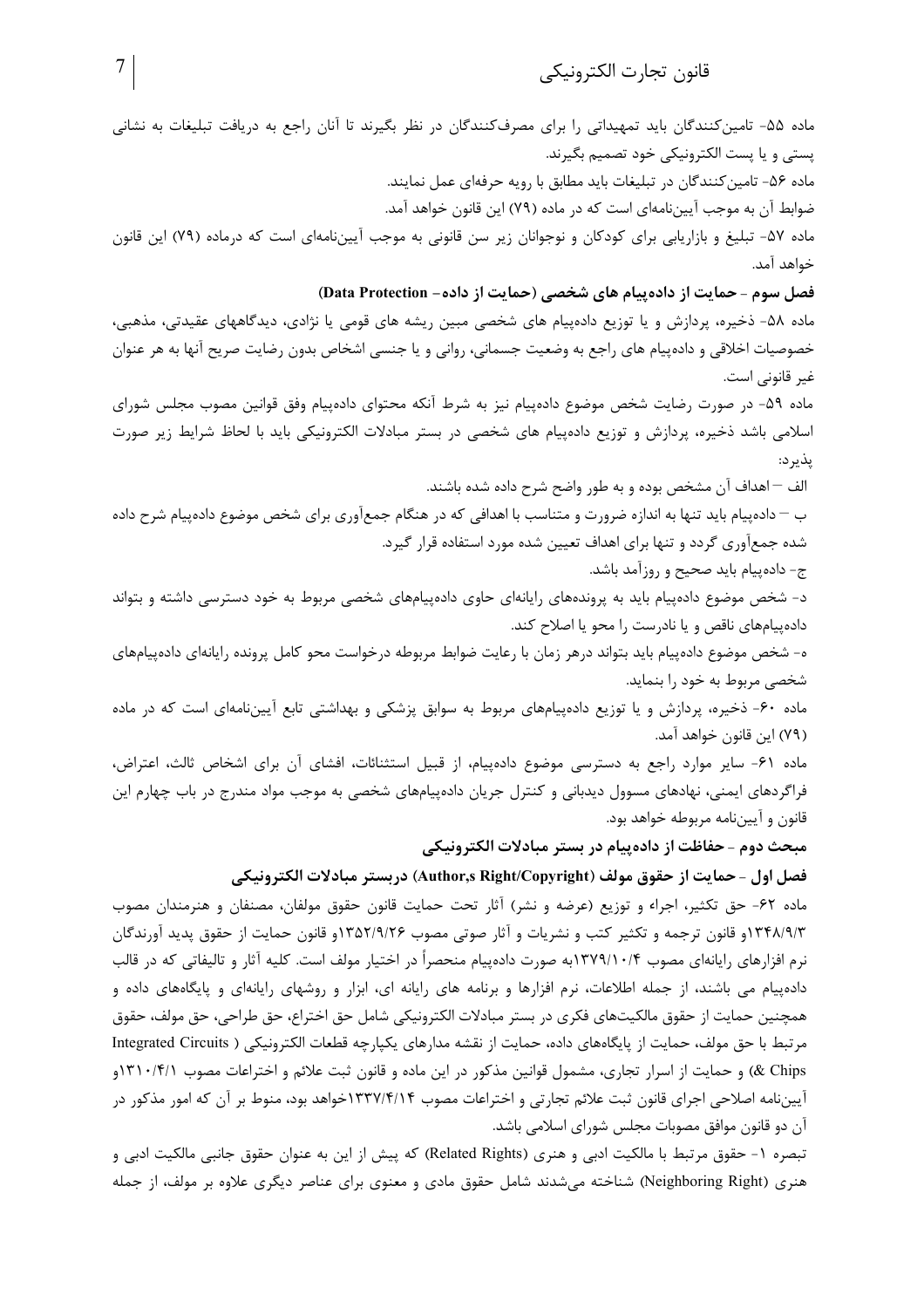حقوق هنرمندان مجری آثار، تولیدکنندگان صفحات صوتی و تصویری و سازمانها و موسسات ضبط و پخش میباشند که مشمول قوانین مصوب ۱۳۴۸/۹/۳ و ۱۳۵۲/۹/۲۶مورد اشاره در این ماده می باشند.

تبصره ۲- مدار یکپارچه (Integrated Circuit) یک جزء الکترونیکی با نقشه و منطقی خاص است که عملکرد و کارائی آن قابلیت جایگزینی با تعداد بسیار زیادی از اجزاء الکترونیکی متعارف را داراست. طراحیهای نقشه، جانمائی و منطق این مدارها بر اساس قانون ثبت علائم و اختراعات مصوب ۱۳۱۰/۴/۱ آئینiمه اجرای قانون ثبت علائم تجارتی و اختراعات مصوب ۱۳۳۷/۴/۱۴مورد حمایت می باشد.

ماه ۶۳- اعمال موقت تکثیر، اجراء و توزیع اثر که جزء لاینفک فراگرد فنی پردازش دادهپیام در شبکهها است از شمول مقرره فوق خارج است.

#### فصل دوم - حمایت از اسرار تجاری (Trade Secrets)

ماده ۶۴-به منظور حمایت از رقابتهای مشروع و عادلانه در بستر مبادلات الکترونیکی، تحصیل غیر قانونی اسرار تجاری و اقتصادی بنگاهها و موسسات برای خود و یا افشای آن برای اشخاص ثالث در محیط الکترونیکی جرم محسوب و مرتکب به مجازات مقرر در این قانون خواهد رسید.

ماده ۶۵–اسرار تجاری الکترونیکی دادهپیامهای است که شامل اطلاعات، فرمولها، الگوها، نرم افزارها و برنامهها، ابزار و روشها، تكنيكـها و فرأيندها، تاليفات منتشر نشده، روشهاى انجام تجارت و داد و ستد، فنون، نقشهها و فراگردها، اطلاعات مالي، فهرست مشتریان، طرحهای تجاری و امثال اینها است، که به طور مستقل دارای ارزش اقتصادی بوده و در دسترس عموم قرار ندارد و تلاش های معقولانهای برای حفظ و حراست از آنها شده است.

# فصل سوم - حمايت از علائم تجاري (Trade Names)

ماده ۶۶-به منظور حمایت از حقوق مصرفکنندگان و تشویق رقابتهای مشروع در بستر مبادلات الکترونیکی استفاده از علائم تجاري به صورت نام دامنه (Domain Name) و يا هر نوع نمايش بر خط (Online) علائم تجاري كه موجب فريب يا مشتبه شدن طرف به اصالت کالا و خدمات شود ممنوع و متخلف به مجازات مقرر در این قانون خواهد رسید.

### باب چهارم - جرايم و مجازاتها

### مبحث اول- کلاهبرداری کامپیوتری

ماده ۶۷-هر کس در بستر مبادلات الکترونیکی، با سوء استفاده و یا استفاده غیر مجاز از دادهپیامها، برنامهها و سیستمهای رایانهای و وسایل ارتباط از راه دور و ارتکاب افعالی نظیر ورود، محو، توقف دادهپیام مداخله در عملکرد برنامه یا سیستم رایانهای و غیره دیگران را بفریبد و یا سبب گمراهی سیستمهای پردازش خودکار و نظایر آن شود و از این طریق برای خود یا دیگری وجوه، اموال یا امتیازات مالی تحصیل کند و اموال دیگران را ببرد مجرم محسوب و علاوه بر رد مال به صاحبان اموال به حبس از یک تا سه سال و پرداخت جزای نقدی معادل مال ماخوذه محکوم می شود.

تبصره – شروع به این جرم نیز جرم محسوب و مجازات آن حداقل مجازات مقرر در این ماده می باشد.

### مبحث دوم - جعل کامپیوتری

ماده ۶۸-هرکس در بستر مبادلات الکترونیکی، از طریق ورود، تغییر، محو و توقف دادهپیام و مداخله در پردازش دادهپیام و سیستمهای رایانهای، و یا استفاده از وسایل کاربردی سیستمهای رمزنگاری تولید امضاء – مثل کلید اختصاصی بدون مجوز امضاءكننده و يا توليد امضاي فاقد سابقه ثبت در فهرست دفاتر اسناد الكترونيكي و يا عدم انطباق آن وسايل با نام دارنده در فهرست مزبور و اخذ گواهی مجعول و نظایر آن اقدام به جعل دادهپیامهای دارای ارزش مالی و اثباتی نماید تا با ارائه آن به مراجع اداری، قضائی مالی و غیره به عنوان دادهپیامهای معتبر استفاده نماید جاعل محسوب و به مجازات حبس از یک تا سه سال و پرداخت جزای نقدی به میزان پنجاه میلیون (۵۰/۰۰۰/۰۰۰) ریال محکوم می شود.

تبصره – مجازات شروع به این جرم حداقل مجازات در این ماده میباشد.

مبحث سوم -نقض حقوق انحصاري در بستر مبادلات الكترونيكي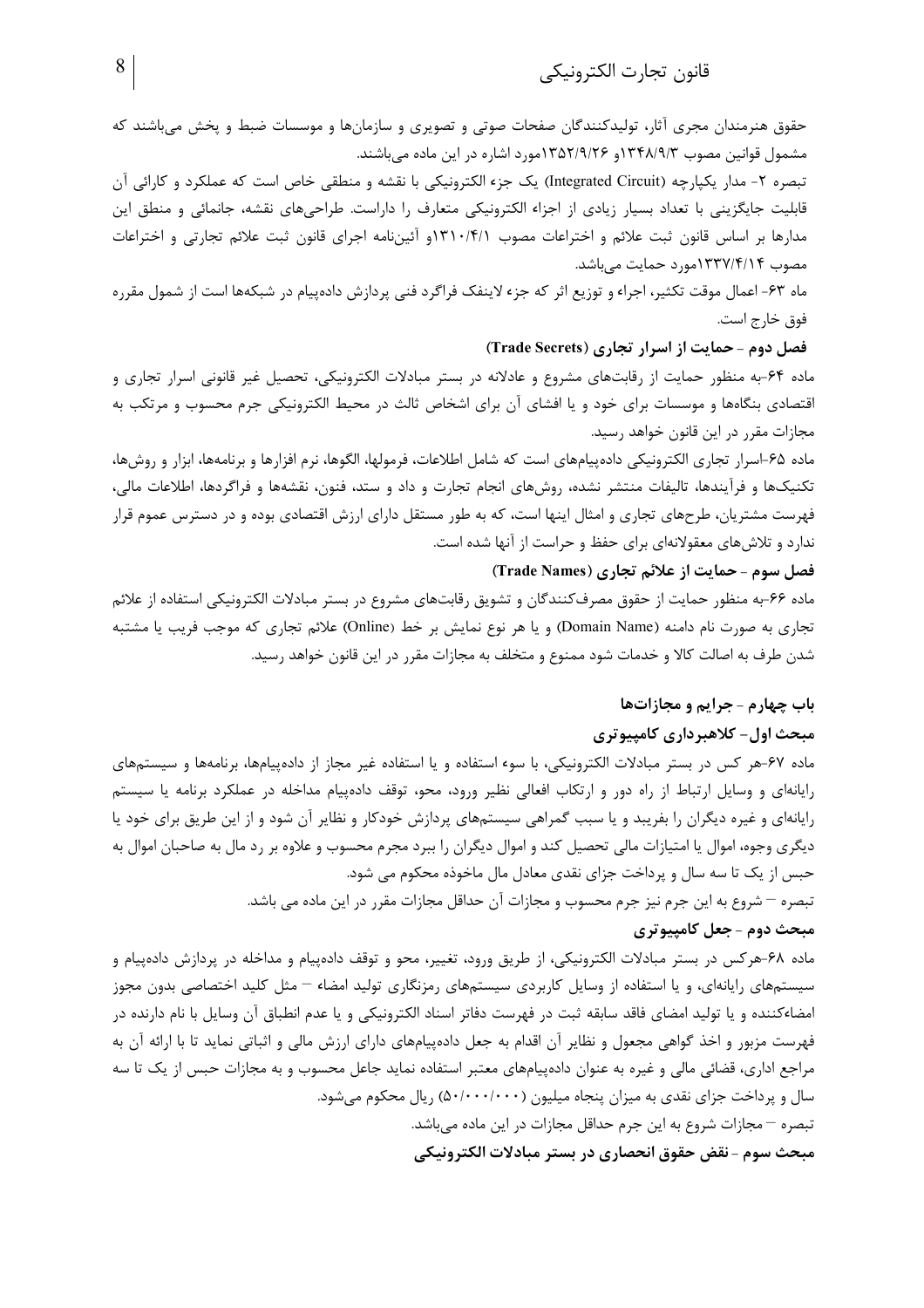# فصل اول –نقض حقوق مصرف كننده و قواعد تبليغ ماده ۶۹- تامین کننده متخلف از مواد (۳۳)، (۳۴)، (۳۵)، (۳۶)، (۳۷) این قانون به مجازات از ده میلیون (۱۰۰/۰۰۰/۰۰۰) ریال تا پنجاه میلیون (۵۰/۰۰۰/۰۰) ریال محکوم خواهد شد. تبصره — تامین کننده متخلف از ماده (۳۷) به حداکثر مجازات محکوم خواهد شد. ماده ۷۰- تامین کننده متخلف از مواد (۳۹)، (۵۰)، (۵۲)، (۵۳)، (۵۴)، (۵۴)، (۵۵) این قانون به مجازات از بیست میلیون (۲۰/۰۰۰/۰۰۰) , يال تا يكصد ميليون (۱۰۰/۰۰۰/۰۰۰) , يال محكوم خواهد شد. تبصره ١- تامين كننده متخلف از ماده (۵۱) اين قانون به حداكثر مجازات در اين ماده محكوم خواهد شد. تبصره ۲- تامین کننده متخلف از ماده (۵۵) این قانون به حداقل مجازات در این ماده محکوم خواهد شد. فصل دوم -نقض حمایت از داده پیامهای شخصی /حمایت از داده ماده ٧١- هركس در بستر مبادلات الكترونيكي شرايط مقرر در مواد (۵۸) و (۵۹) اين قانون را نقض نمايد مجرم محسوب و به یک تا سه سال حبس محکوم میشود. ماده ٧٢- هرگاه جرايم راجع به دادهپيامهاي شخصي توسط دفاتر خدمات صدور گواهي الكترونيكي و ساير نهادهاي مسوول ارتکاب باید، مرتکب به حداکثر مجازات مقرر در ماده (۷۱) این قانون محکوم خواهد شد. ماده ٧٣- اگر به واسطه بی مبالاتی و بی احتیاطی دفاتر خدمات صدور گواهی الکترونیکی جرایم راجع به دادهپیامهای شخصی روی دهد، مرتکب به سه ماه تا یک سال حبس و پرداخت جزای نقدی معادل پنجاه میلیون (۵۰/۰۰۰/۰۰۰) ریال محکوم مے شود. مبحث چهارم - نقض حفاظت از دادهپیام در بستر مبادلات الکترونیکی فصل اول - نقض حق مولف ماده ۷۴- هر کس در بستر مبادلات الکترونیکی با تکثیر، اجرا و توزیع (عرضه و نشر) مواردی که در قانون حمایت حقوق

مولفان، مصنفان و هنرمندان مصوب ۱۳۴۸/۹/۳و قانون ترجمه و تکثیر کتب و نشریات و آثار صوتی مصوب ۱۳۵۲/۹/۲۶و قانون حمایت از حقوق پدید آورندگان نرم افزارهای رایانه ای مصوب ۱۳۷۹/۱۰/۴منوط بر آنکه امور مذکور طبق مصوبات مجلس شورای اسلامی مجاز شمرده شود، در صورتی که حق تصریح شده مولفان را نقض نماید به مجازات سه ماه تا یک سال حبس و جزای نقدی به میزان پنجاه میلیون (۵۰/۰۰۰/۰۰۰) ریال محکوم خواهد شد.

# فصل دوم -نقض اسرار تجاري

ماده ۷۵-متخلفین از ماده (۶۴) این قانون و هر کس در بستر مبادلات الکترونیکی به منظور رقابت، منفعت و یا ورود خسارت به بنگاههای تجاری، صنعتی، اقتصادی و خدماتی، با نقص حقوق قراردادهای استخدام مبنی بر عدم افشای اسرار شغلی و یا دستیابی غیرمجاز، اسرای تجاری آنان را برای خود تحصیل نموده و یا برای اشخاص ثالث افشا نماید به حبس از شش ماه تا دو سال و نیم و جزای نقدی معادل پنجاه میلیون (۵۰/۰۰۰/۰۰۰) ریال محکوم خواهد شد.

## فصل سوم -نقض علايم تجاري

ماده ۷۶- متخلفان از ماده (۶۶) این قانون به یک تا سه سال حبس و جزای نقدی از بیست میلیون (۲۰۰۰۰۰/۰۰۰) ریال تا یکصد میلیون (۱۰۰/۰۰۰/۰۰۰) ریال محکوم خواهند شد.

# فصل چهارم – سایر

ماده ۷۷- سایر جرایم، آییندادرسی و مقررات مربوط به صلاحیت جزایی و روشهای همکاری بینالمللی قضایی جزایی مرتبط با بستر مبادلات الكترونيكي به موجب قانون خواهد بود.

باب پنجم - جبران خسارت